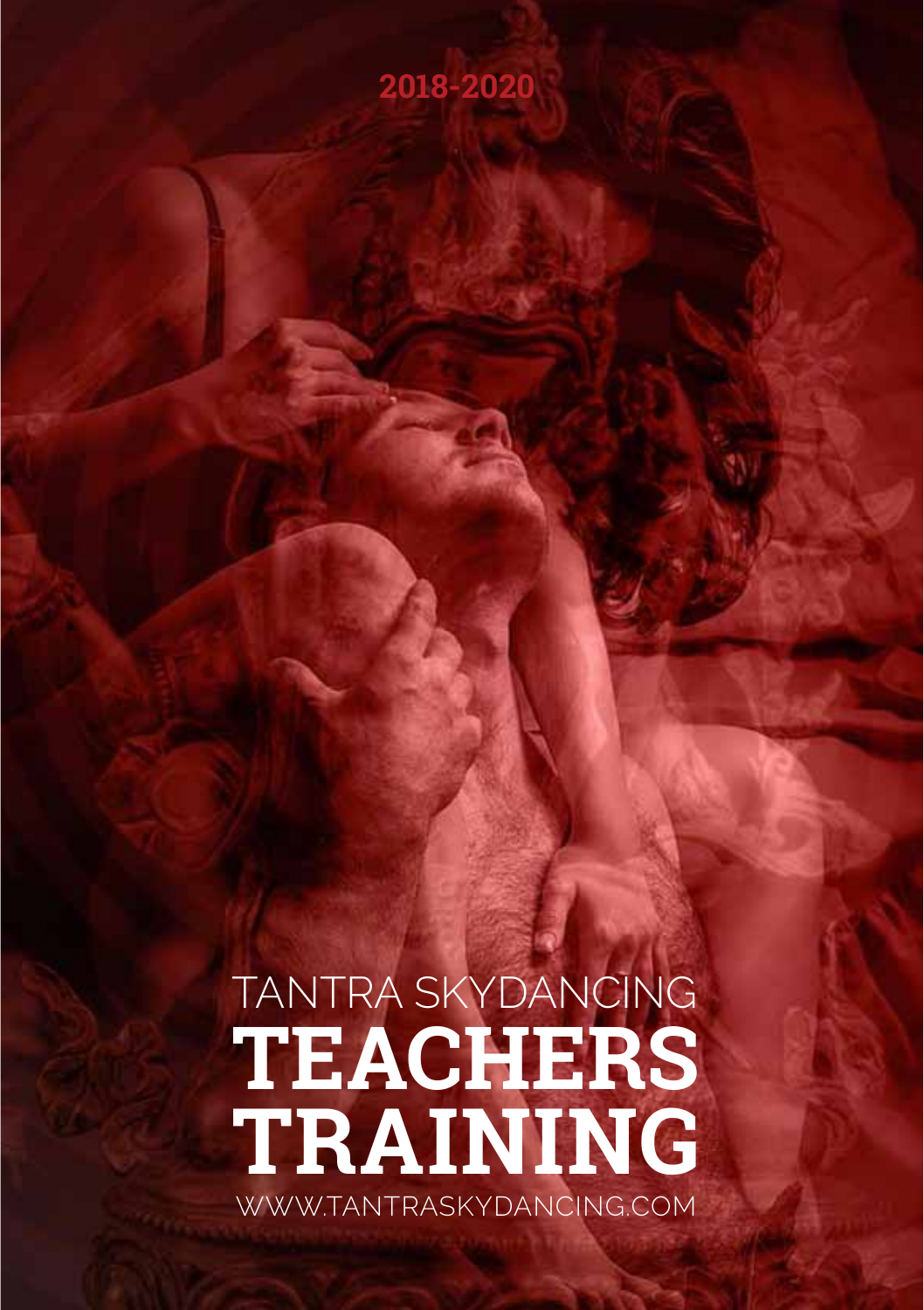## **SKYDANCING® TANTRA TEACHER TRAINING**

**6 week-long Training Modules in Southern France taught by professional SkyDancing Tantra Teachers, including Margot Anand.**

> **DATES : cycle 1) sept 24 to oct 1, 2018 cycle 2) feb.15 to 22, 2019 cycle 3) may 18 to 25, 2019 cycle 4) sept.21 to 28, 2019 cycle 5) feb 14 to 21, 2020 cycle 6) july 4 to 11, 2020**

**VENUE: Hameau de l'Etoile, near Montpellier, south France.** 

**PRICE: • Eur 6'900.- registration to all 6 cycles**

**FULL BOARD LOGGING: • from Eur 65.- to Eur 110.- per person & per day depending on the choosen room.** 

> **THE TEACHERS : Margot Anand & Jim Benson Laurence Heitzmann & Laurent Lacoste Cassidy Geppert & Mika Smith Mercedes Andany & Fernando Manrique**

**Institut SkyDancing - CP 233 - CH - 1066 Epalinges skydancing@worldcom.ch / /www.tantraskydancing.com +41 24 442 20 33**

## TANTRA SKYDANCING

## **TEACHERS TRAINING**

The SkyDancing Tantra Teacher Training is a unique opportunity to learn how to share with others the teachings of SkyDancing Tantra, one of the most respected methods in the field of Tantra and sacred sexuality available today. Created by Margot Anand, this method is described in the various books, articles which she has published as well as in the films, video and audio materials which she has recorded. SkyDancing Tantra is a registered Brand. This training is designed for dedicated people who work - or would like to work - with others to facilitate their personal development and accompany them on a path of growing awareness and vitality.

- Are you considering to become licensed as a certified SkyDancing Tantra Teacher?
- Are you interested in learning tools that you can incorporate into your professional setting?
- Do you wish to become a skilled and dynamic group leader in the field of Tantra?
- Do you want to deepen your understanding and exposure to Tantra ?

Then this training is definitely for you.

This training is an adventure and an invitation to explore, practice and integrate SkyDancing Tantra into all facets of life, whether or not you are planning on becoming a teacher!

Over the period of two years, split into six Modules, you will:

• Learn to share practices from SkyDancing Tan-

tra with your clients in short events and in introductory weekend workshops of 2 to 3 days.

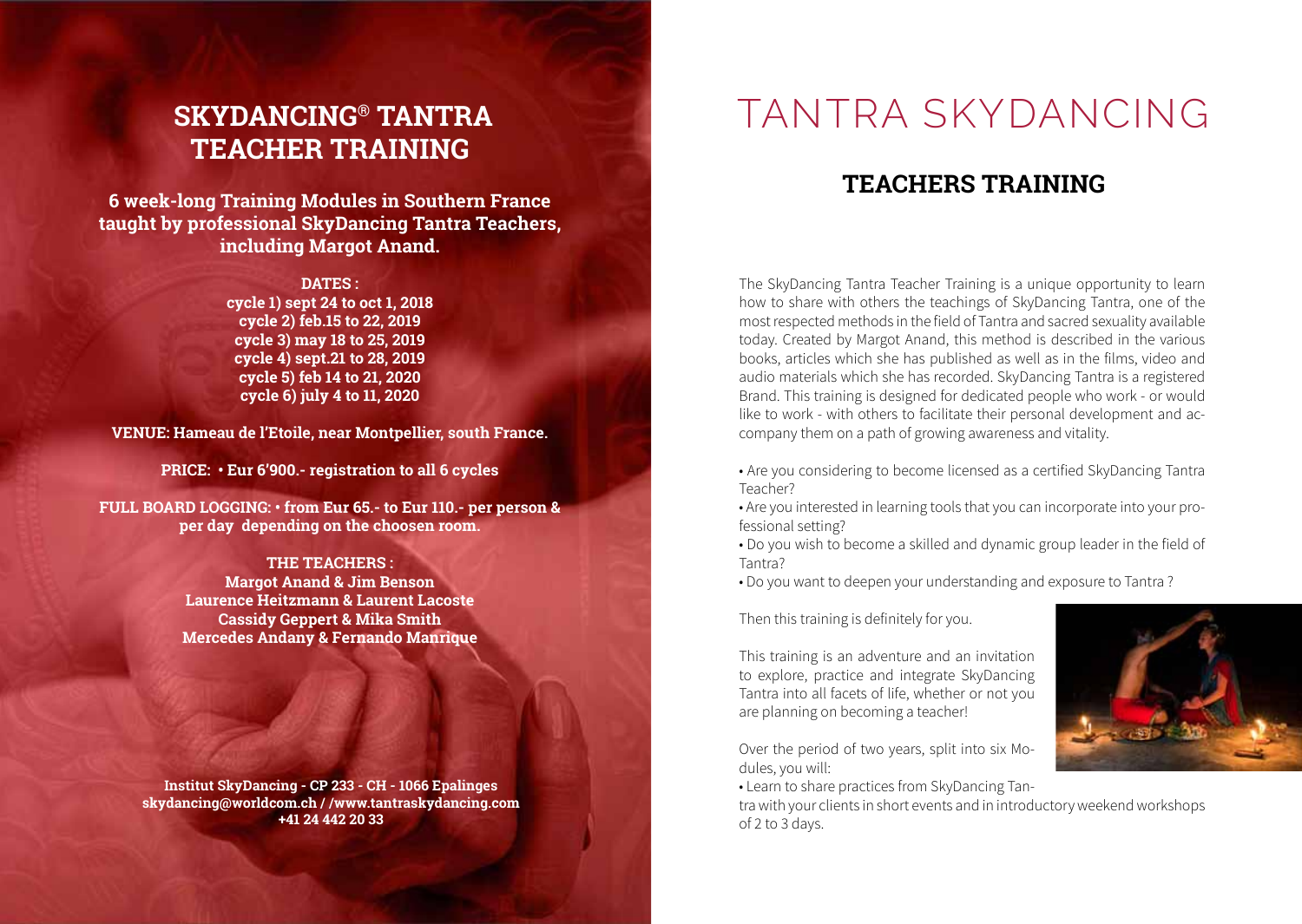• Get a deeper understanding of tantric philosophy and practice.

• Explore teaching from your authentic self, using your own inner wisdom as the inspiration for your teaching.

• Experience and learn what it means to be a transformational Teacher.

• Develop the skills and insight needed for crafting transformational workshops and creating a safe, conducive environment for your sessions and events, including group facilitation methodology, and approaches to assessing and shifting group dynamics.

• Discover your own teaching voice through partnered and small-group learning lab sessions.

• Learn to let your teaching arise from integrated life experience, presence in the moment, and intuitive responses to clients' needs.

The SkyDancing Tantra teacher embodies the teachings, and inspires their clients by blending content (what they teach), method (how they teach it) and authenticity (who they are). The Teacher Training is based on this premise, and creates an environment of personal and professional growth, and integration of the tantric way of being.

### **The Training Modules: Professional Goals & Achievements**

The SkyDancing Tantra Teachers Training consists of six Modules of one week each.

At the end of each Module, you will receive an «acknowledgement of completion», which entitles you to use and share with groups the tools and methods learned during this module. Completion of one or more Modules allows you to use the practices from the training in your professional and personal setting.

However, the trademark "SkyDancing Tantra» may be used only by those who successfully complete the optional SkyDancing Tantra Certification Program at the certification level of their choice.

### **The SkyDancing Tantra Certification Program**

Margot Anand's groundbreaking body of work is carried by creative, responsible and ethically motivated practitioners of SkyDancing Tantra who

are dedicated to their spiritual growth. Currently we offer two levels of certification – SkyDancing Tantra Teacher Level 1 or level 2. To become certified and be able to use the trademark "SkyDancing® Tantra" or make reference to "Margot Anand" in your offerings, requirements include:

• Successful completion of the six Modules of the Teacher Training.

• Fulfillment of assisting and teaching assignments as "Teachers in Training" and review.



- Receive the discretional accreditation from the board of supervisors of the Teachers Training.
- Participation in Cycles 1 to 6 of the Love & Ecstasy Training
- And other conditions as described further on.

For more details on condition of certification, please see at the end of this flyer.

### **The Future**

For those who will graduate under the SkyDancing Tantra Certification Program, you will have access to :

• The annual Teachers and Assistants Meeting of SkyDancing Tantra (TAM)

• The possibility to lead groups under the Umbrella of a SkyDancing Tantra Institute, this governed by a legally binding document. As a result, your workshops will be publicized and advertised by this Institute.

**Please note that the present document is not a legally binding document. All information provided here are only indications and may be subject to changes and amendments, in particular regarding the leadership and contents of the various modules of the Teacher Training.**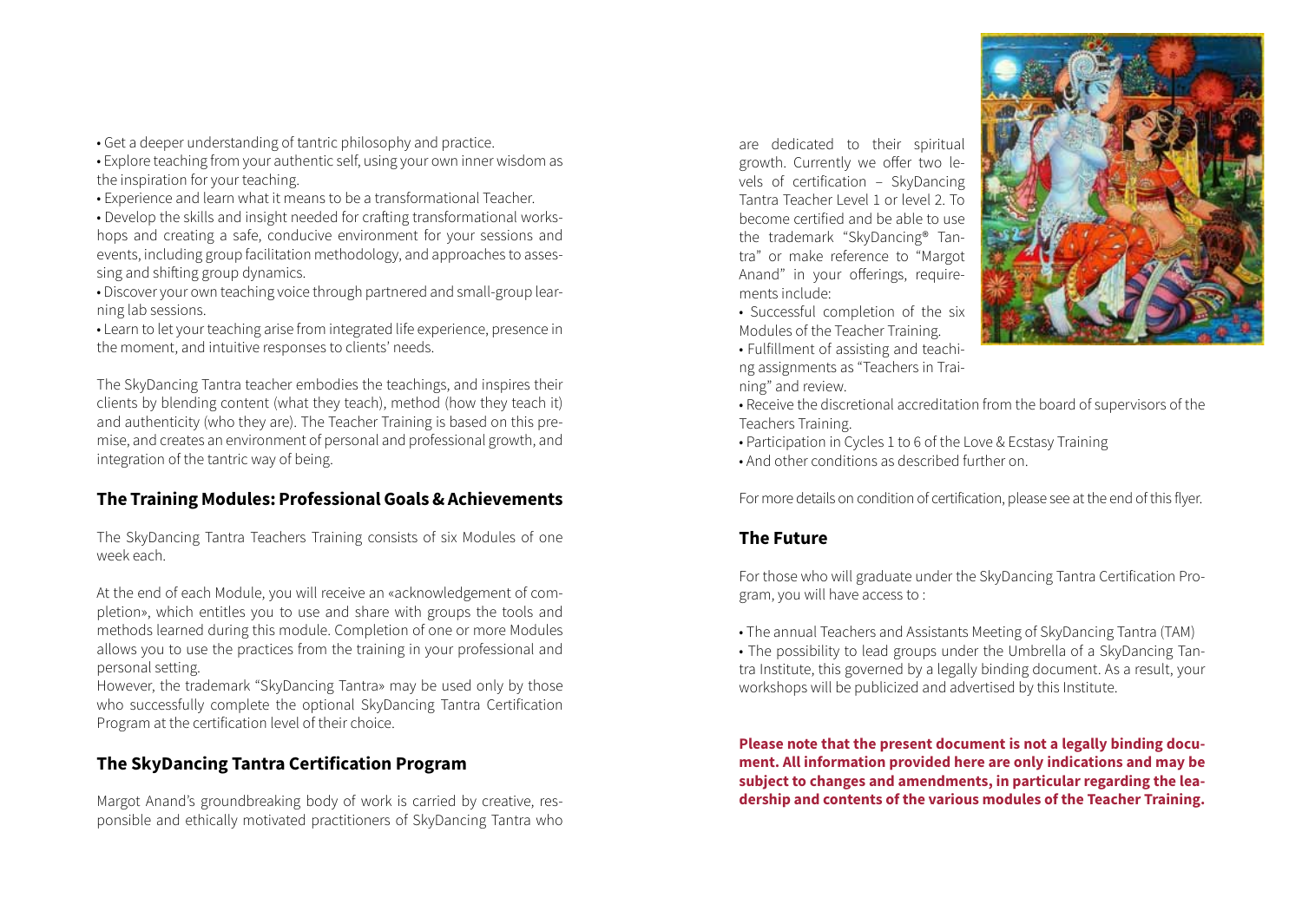



## **Module 1 The Foundations of SkyDancing Tantra**

**24 September to 1st October 2018**

**Teachers: Laurence Heitzmann & Laurent Lacoste** Supervisors of the Teachers Training et Directors of SkyDancing Tantra

*«Ecstasy is about waking up and finding that you are in love with life." — Margot Anand*

Module 1 of the Skydancing Tantra Teacher Training presents what Tantra and Neo-Tantra are and the place of SkyDancing Tantra within this global picture, while Margot will further present the spiritual lineage and foundations of it during Module 3. This Module 1 gives practical ways to work with others while deepening your own personal Tantra practice. You will explore accessing higher states of consciousness and how to offer a space for people to grow, to transform and to open. The content of Module 1 will cover:

- The principles of Tantra, Neo-Tantra and SkyDancing Tantra
- The SkyDancing Tantra Energy Map: The Chakras and the Inner Flute
- Rituals in SkyDancing Tantra: Heart Salutation and Sacred Space
- The Ecstasy of the Body, Mind & Spirit: cultivating ecstatic states of being by using specific breathing technics.
- Moving Beyond Resistance: Facilitating others' personal and spiritual growth
- Active Meditations: opening the emotional-spiritual body
- The connection of sexuality and spirituality in SkyDancing Tantra
- Ethics & Integrity: working within healthy boundaries
- The importance of "walking your talk": The Who, How & What and of understanding we want to be Tantra Teachers.
- How to structure a one day workshop.
- How to choose and filter the people you want have in your workshops through interviews.

By completing Module 1, you will be able to present the material you learned in a confident and professional manner, and practice your new teaching skills with friends and clients in short sessions and introductory events.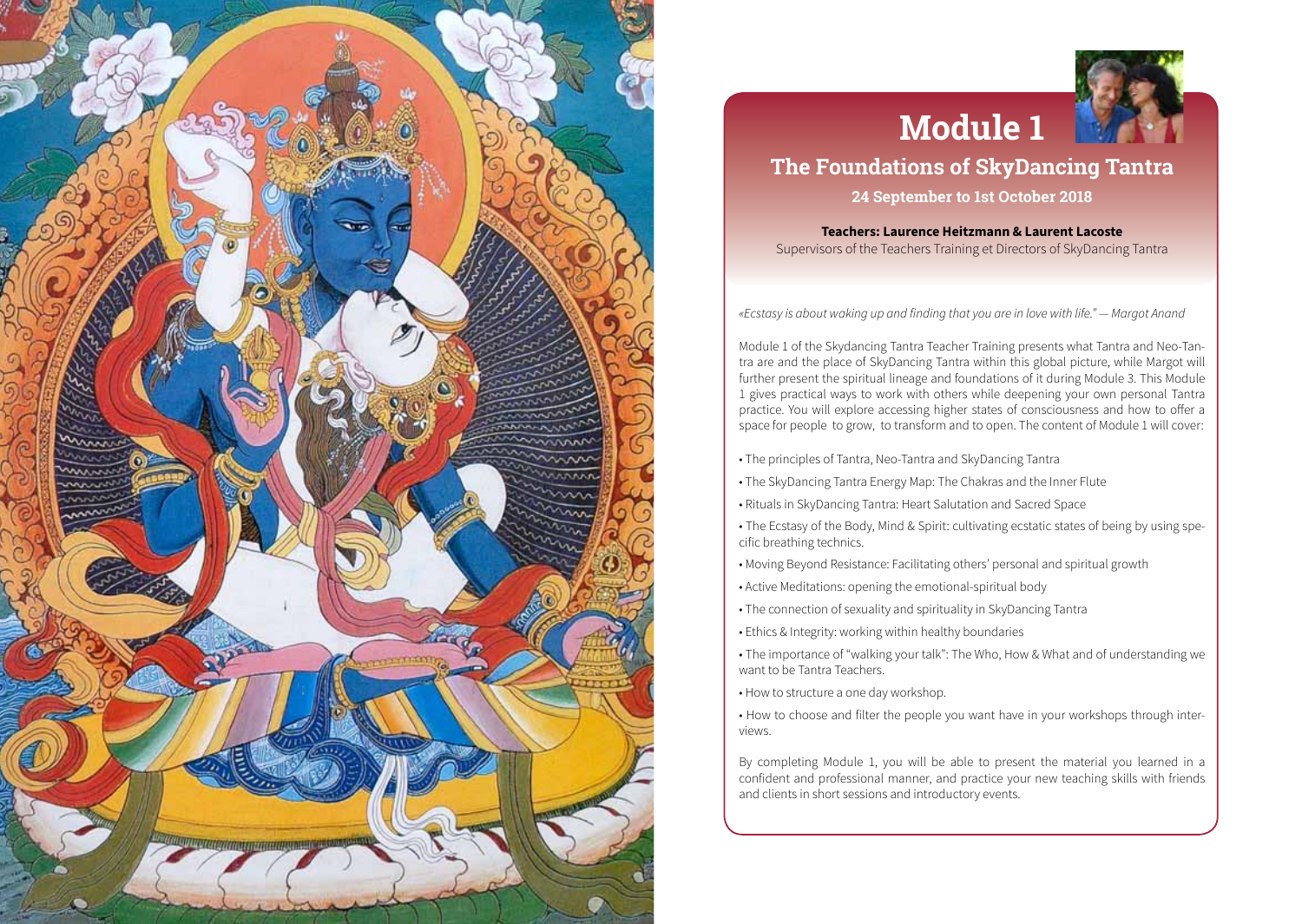

### **Awakening Energy and the Dance of Group Dynamics**

**Module 2** 

**15th to 22rd February 2019**

**Teachers : Cassidy Geppert & Mika Smith** Teachers of the LET in the USA.

*«First we learn the tools for intimacy, then we make love." Margot Anand*

Ecstatic, orgasmic energy is our life force. It expresses itself in many ways, and is not limited to the sexual context. The more we can organize our vitality and the flow of our Energies in our lives, the more creative and fulfilled we feel. Module 2 will deepen your skills to support your clients in liberating their Energy flows and to guide them towards a more joyful and vibrant lives. The content of Module 2 will cover:

- Experiential exploration of the chakras and subtle body anatomy
- Yoga asanas for self-awareness, expanding the subtle body and energizing the chakras
- The history of yoga asana in relationship to Classical Tantra and Sky Dancing Tantra
- Breath work as a tool for accelerated personal growth
- Awareness and transformation through movement and dance
- The Mind and Heart of the Teacher: tools for creating trust, teaching methodology and teacher self-care
- Managing challenging group dynamics
- Personal Processing: facilitating powerful individual growth in a group setting
- Inclusivity: Sky Dancing Tantra for LGBTQA
- Yin-Yang Game organizing the expression of desires and limits allowing self-letting go by being aware of one's boundaries.

By completing Module 2, you will have a stable foundation for working with people in a safe environment to facilitate growth, letting go, and moving into new ways of being and relating with themselves and their loved ones.

# "Feel it, breathe it, be it."

-Margot Anand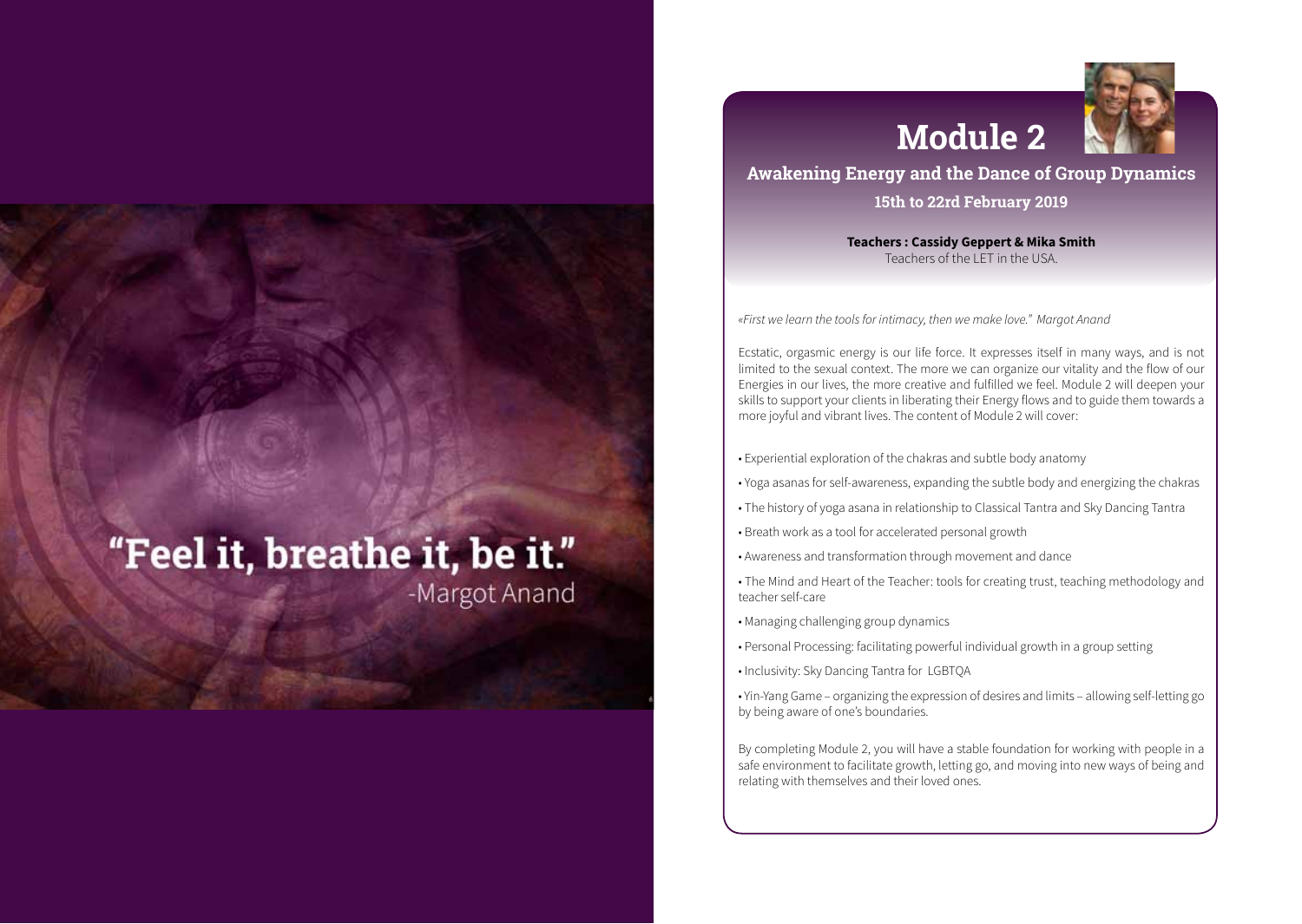



# **Receiving the Empowerment from the Lineage**

**18th to 25th May 2019**

**Teachers : Margot Anand & Jim Benson** (SkyDancing Teacher USA Institute)

*«Tantric vision accepts everything. Everything that a person experiences or feels is an opportunity to learn, without judgment… In Tantra, there is no division between good or evil, between what is acceptable and what is not. Each and every situation, whether pleasant or not, is an opportunity to become more aware." — Margot Anand*

Module 3 is an invitation to dive more deeply into the heart of the SkyDancing Tantra experience, along with the practical skills to teach a number of core structures. Under the guidance of Margot Anand and Jim Benson, you will learn to lead three of the most powerful processes in the SkyDancing Tantra method: Pelvic Laughter, the Dynamic Streaming Process, and Riding the Tiger. Here's more of what you will learn in Module 3:

• Advanced SkyDancing Practices such as: The Fire Orgasm and the Chakra Wave: overcoming dualities through breath and presence

- The history and spiritual lineage of SkyDancing Tantra
- What is sacred sexuality?
- SkyDancing Tantra ethical standards
- Organizing and choosing music
- Your voice as a leader
- Using ritual and the mystical tools
- Learning and teaching Riding the Tiger
- Learning and teaching The Dynamic Streaming process
- Learning and teaching Pelvic Laughter
- Managing transference and countertransference (continued from previous modules)
- Meditation (continued from previous modules)
- Awakening to ecstasy and bliss

By completing Modules 3, you will have been further introduced and initiated to SkyDancing® Tantra lineage, by the founder and lineage holder Margot Anand. You will be ready for entering the second phase of the Teachers Training.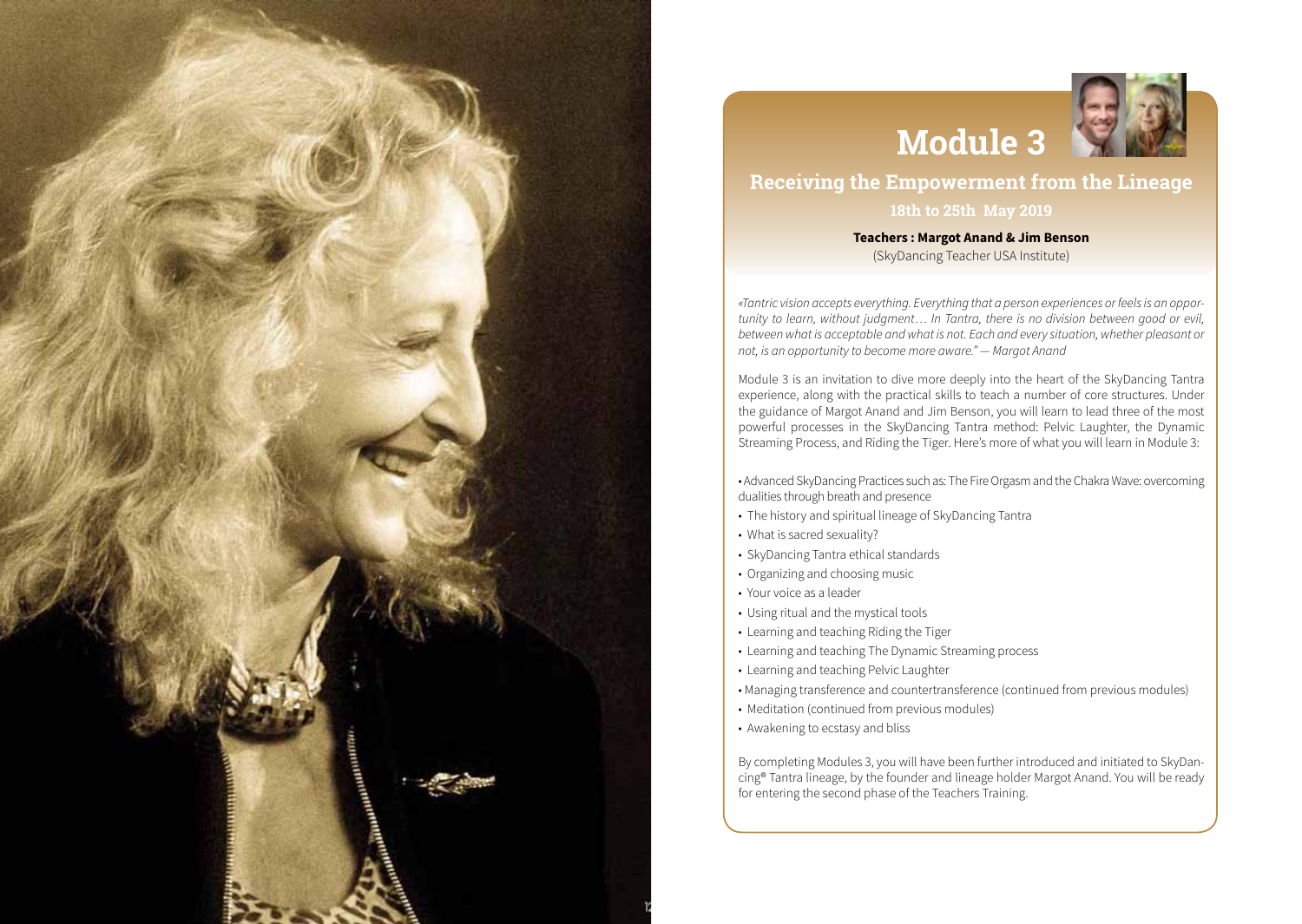

# **Module 4**



## **Deepening your SkyDancing Tantra Teacher Toolkit**

#### **21st to 28th September 2019**

**Teachers : Laurence Heitzmann** (supervisor of the Teachers Training and Director of SkyDancing International) **& Jim Benson** Teacher SkyDancing Tantra USA).

*« Live dangerously, but do it intelligently. Yes, ecstasy is a jump into the unknown. Go where you have never been and trust your intuition. Simply put : choose the new over the old, take chances, explore ! » Margot Anand - Love, Sex and Awakening*

During this module, you will deepen and intensify your experience as Tantra Teachers. You will reinforce your leading skills and discover new important parameters of what it means to lead groups. In the course of this week, you will learn :

- How to reconnect to your Innocent Heart and teach out of it
- How to work with complaints, problems and projections
- How to recognize your shadow areas and to teach out of them.
- How to move from Defense to Core State
- How to teach the balancing of the inner man and inner woman
- How to explain the masculine and feminine polarities and qualities.
- How to communicate more authentically.
- How to support people in recognizing their Upper Limits
- How to work with men and women separately

At the end of this week, you will have improved your capacity to teach from an open heart and from your authenticity. You will have learnt to better balance your feminine and masculine inner polarities.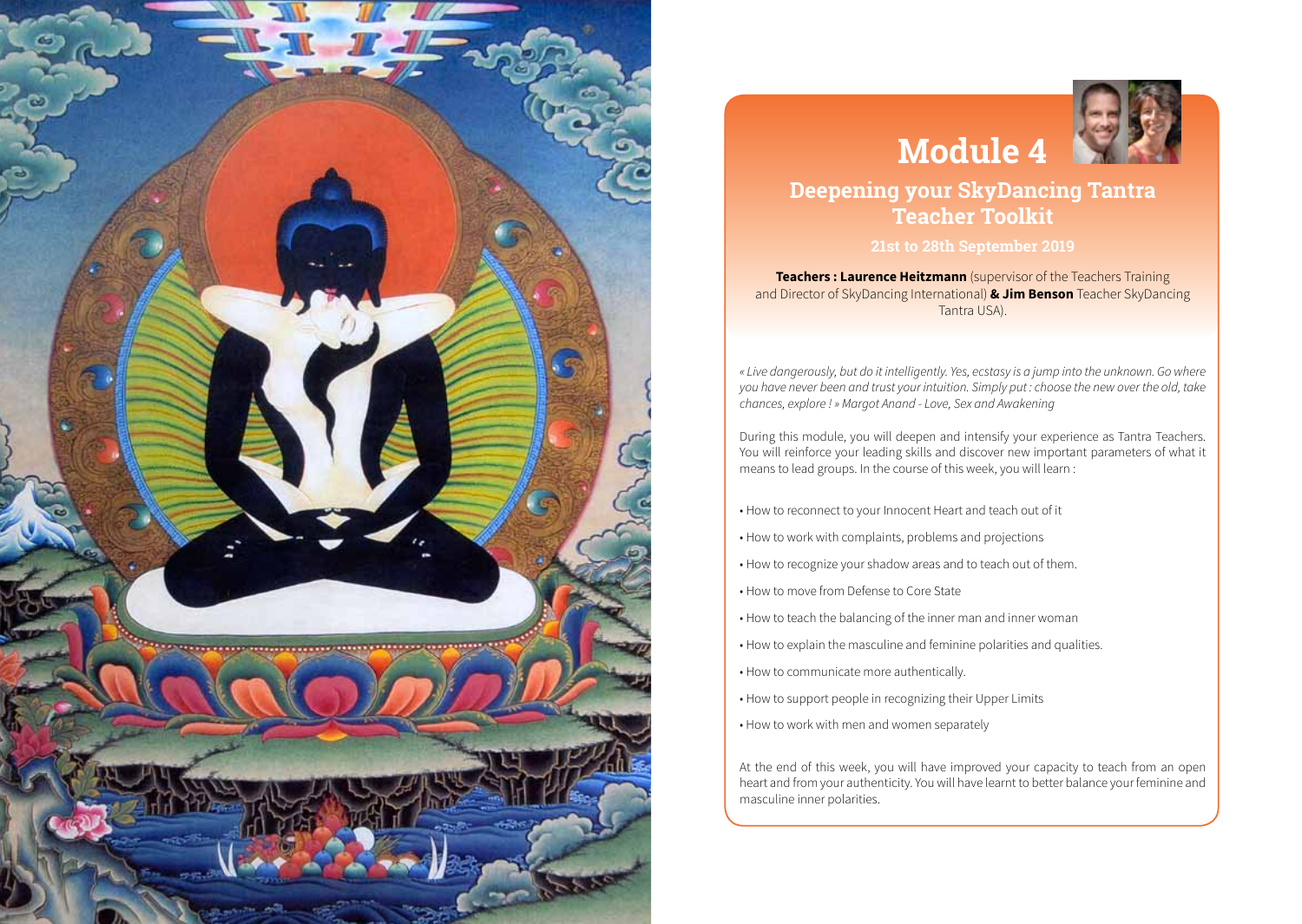

## **The conscious, joyful teacher**

**14th to 21nd February 2020**

**Teachers : Mercedes Andany** (SkyDancing Certified Teacher level 2 – Teaching SkyHommes/SkyFemmes training) **and Fernando Manrique**  (SkyDancing Certified Teacher Level 2 and leader of LET cycle 4)

Module 5 focuses on two core Tantric elements related to ecstatic states: consciousness and non-duality. Merging the teachings and experiences of previous modules, you will experience and develop your own tools to expand your consciousness, and learn how to create the frame for deep transformation resting on Being rather than Doing

This module will include:

- the relationship between energy and consciousness in practice
- exploring the non-dual tantric attitude and Being

• how to empower oneself and a group through grounding, centering, alignment and embodiment, creating the frame for ecstatic experiences, healing, presence, focusing and self-regulation

- practices on awareness of boundaries, comfort zones and protective mind/body structures and how to consciously use them as tools for growth, expansion and reinforcement of participants' inner safety
- practices on deep relaxation of mind and body for inner freedom, joy, peace and contentment
- sexual wisdom: how to guide the "Yoni and Vajra talk" structure allowing our sexual center to express itself;
- practices deepening the perception of the inner masculine & feminine essences

• self-awareness as a teacher: where am I teaching from? Personal, professional and collective attitudes and intentions.

• awareness of intention in choosing and guiding practices and adapting them to the group's needs, using the main active meditations as an example

• How to work with assistants

• co-leadership: explore the challenges and beauty of shared leadership, their impact on group dynamics and how to use it consciously.

By the end of this week you will have improved your confidence, become more conscious of yourself as a teacher, and discovered the pleasure to teach from who you really are.

*"There is only one transformation, only one revolution, and that revolution comes not by being concerned with your character, by your acts, by your doings, but being concerned with your BEING. Being is a positive phenomenon; once the being is alert, awake, conscious, suddenly darkness disappears – your being is of the nature of light."*

*Osho, "Tantra, the Supreme Understanding"*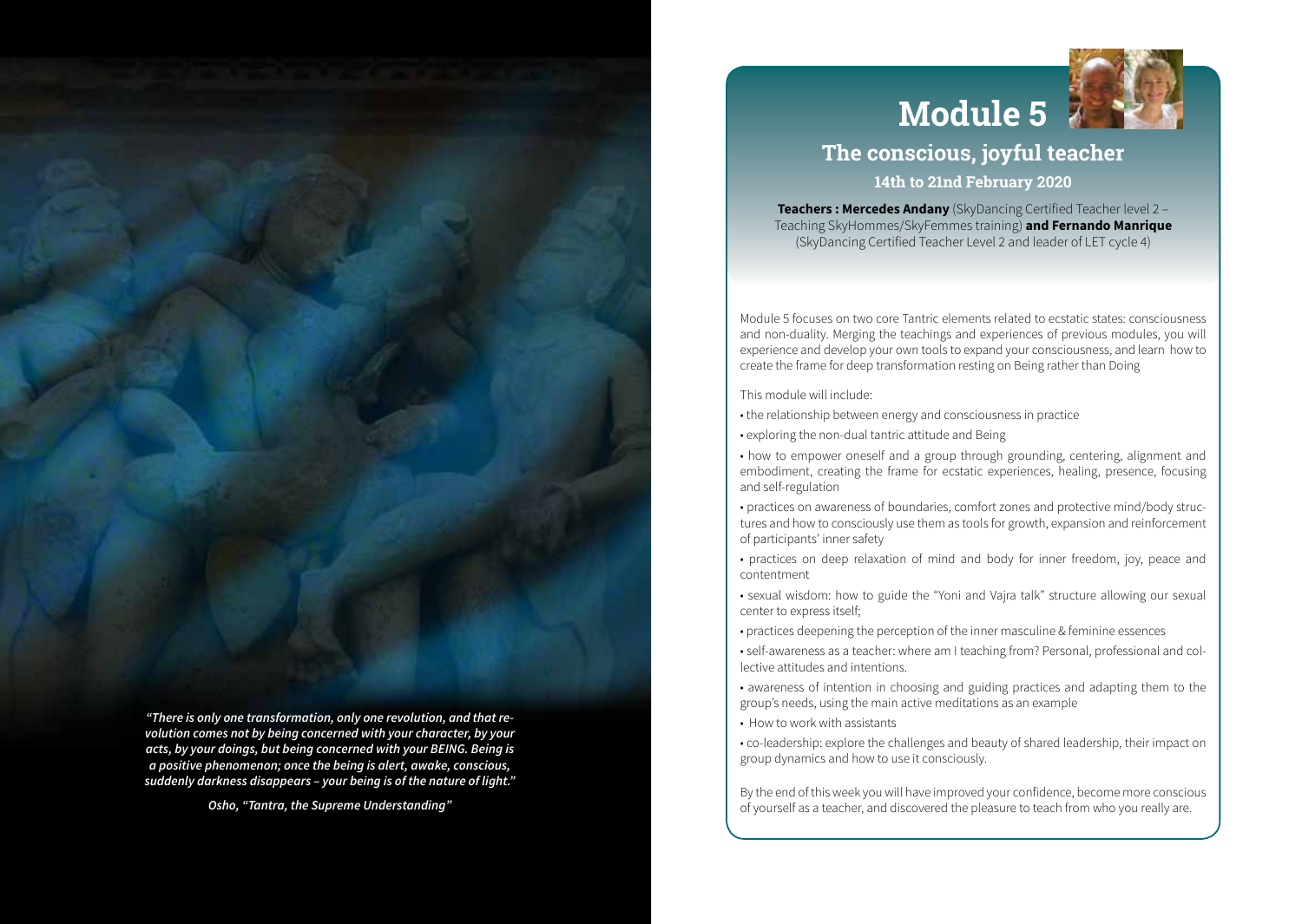



## **The passionate Inspired Teacher 4th to 11th July 2020**

**Teachers: Laurence Heitzmann & Laurent Lacoste - Supervisors of the Teachers** Training et Directors of SkyDancing Tantra International

Dive deeper into the spiritual dimensions of SkyDancing Tantra. Inspire others to live their ecstatic essence, integrating spirituality into their daily lives. Learn what it takes to teach from a place of personal and professional integrity. The content of Module 6 will cover:

- Creating Pujas and Structures: the art of designing and leading powerful group rituals
- What is Tantric Massage What is Kashmiri Massage
- How to use Massage in your workshops for the purpose of awareness

• The Spiritual Powers of Tantra: cultivating inner harmony and spiritual alignment through the practice of the wave (the Yabyum position). Understanding the precious teachings of the Yabyum.

- How to support people in organizing their freedom within the form given by life. The principles of continuity in the relation and with life.
- Schedule & Time Management: flowing within a structure and within your workshop.
- Bring together the material from the previous Modules to design effective, transformative introductory weekend workshops
- Importance of having a good timing for your structures and workshops and to globally stick to it.
- Pros and cons of presenting live demos.

By completing Module 6, you will have mastered many theoretical and practical aspects of SkyDancing Tantra that you can share with others in a wide variety of settings. You will have a deep understanding of the SkyDancing Tantra method in your personal practice and professional environment, and be able to present powerful and transformational events with a broad foundation. After completing Module 6, you will be eligible for SkyDancing® Tantra Teacher certification which might be delivered to you by the Teachers' Training Supervising Team. To maintain your license to practice as a SkyDancing Tantra Teacher, membership in